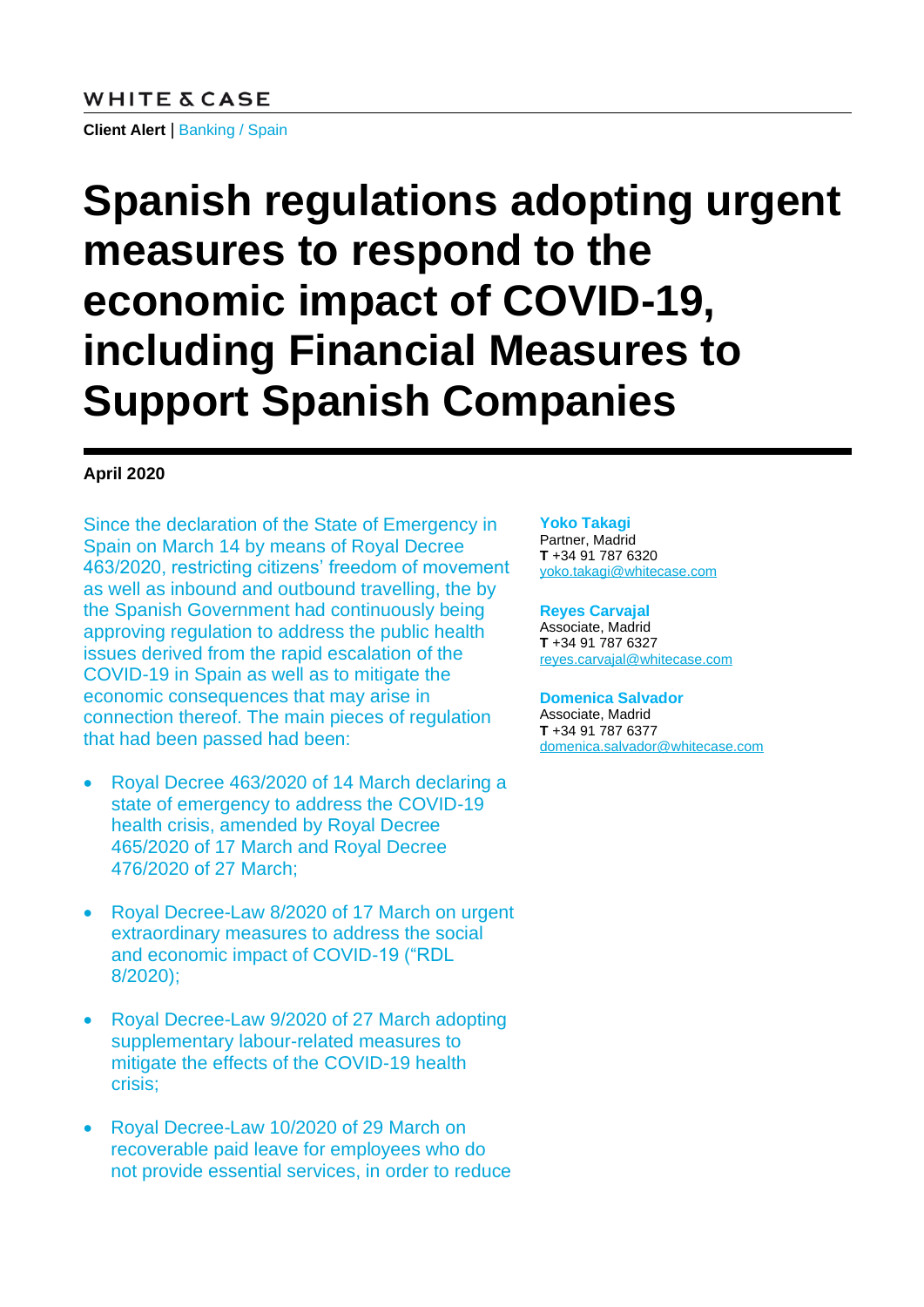population mobility in the context of the fight against COVID-19.

This package contains a number of mechanisms aimed to relieve the financial difficulties faced by the citizens (especially vulnerable ones), selfemployees, SMEs and other Spanish companies from the slowdown in the economy caused by COVID-19. Among the referred stimulus measures the Spanish Government has included a liquidity mechanism (mainly in the form of guarantees) as well as some temporary measures in the corporate and insolvency regulation, which we describe below.

## **Liquidity Mechanisms: Extraordinary Insurance Coverage<sup>1</sup>**

RDL 8/2020 has approved an extension of the insurance coverage of an existing export insurance program2. Hence, the capacity of CESCE has been increased by EUR 2 billion to afford insurance coverage backed by the so-called Internationalisation Risks Reserve Fund (*Fondo de Reserva de los Riesgos de la Internacionalización*).

- **Term**: Six months from entry into effect of RDL 8/2020.
- **Amount:** Increase by EUR 2 billion.
- **Eligible Assets**: Available for working capital loans required for exporting activities. No connection with one or more export contracts is required, provided they address new financial needs and not situations preceding the crisis.
- **Eligible Companies**: SMEs (as defined in Annex I of EU Regulation 651/2014 of the Commission), together with other larger companies, provided they comply with the following requirements: (i) they are not listed; (ii) their international business represents at least 1/3 of their turnover or companies that have regularly exported during the past four years; (iii) have liquidity problems arising from COVID-19; and (iv) are not in an insolvency or pre-insolvency situation nor at risk of defaulting on debts with public sector companies or the administration.
- **Coverage Limit:** Coverage of the credit risk will not exceed the limit established by the EU regulation with regards to state aids.
- **Issuer Entity**: Coverage will be granted by the *Compañía Española de Seguros de Crédito a la Exportación, S.A. Cía. de Seguros y Reaseguro*s (CESCE), S.M.E.
- **Decision Mechanisms**: Risk analysis of each transaction consistent with the current market conditions.
- **Extraordinary Coverage:** The State Risks Commission (*Comisión de Riesgos por Cuenta del Estado*) is authorized to cover all kinds of commercial operations, including national ones, whether they relate to the supply of goods, rendering of services, or others carried out by Spanish companies, to the extent they are part of the commercial strategy of these companies that operate in international markets.

<sup>1</sup> Article 31 of the RD-Law 8/2020 of 17 March.

<sup>2</sup> A separate overview of the specifics of each measure is contained in the Annex I below.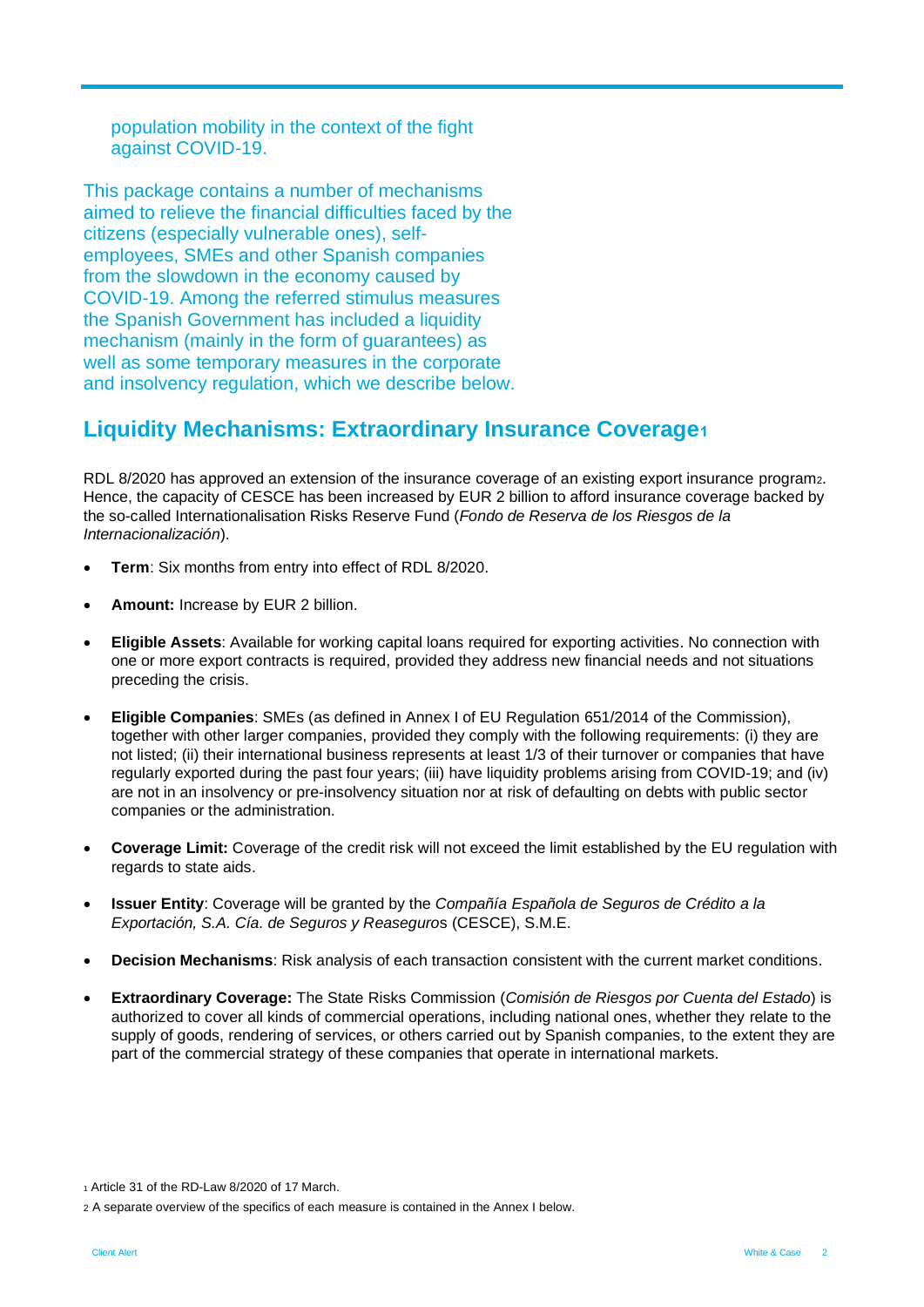## **Liquidity Mechanisms: Spanish Government Guarantee Mechanism<sup>3</sup>**

The Spanish Government – through the Ministry of Economic Affairs and Digital Transformation (*Ministerio de Asuntos Económicos y Transformación Digital*) - included in RDL 8/2020 a Spanish Government Guarantee scheme to provide guarantees to cover the financing granted by financial and credit institutions4 (among others) in favour of companies and self-employed persons ("**Spanish Guarantee Line**")5.

This mechanism does not imply granting direct financing but a guarantee to secure such financing. The financial entities are the ones providing the additional financing to the beneficiaries that may be guaranteed by a guarantee under the Spanish Guarantee Line. The Official Institute of Credit (*Instituto de Crédito Oficial, "ICO"*)6.

The specifics of this mechanism has been approved by the Resolution of the Spanish Ministers Cabinet dated March 24, 20207 which main terms and conditions are the following:

- **Purpose**: Obligations from eligible beneficiaries arising, among others, from payment of invoices, salaries, working capital requirements or other liquidity needs or payments in connection with due financial or tax obligations or any other cash needs that are due.
- **Term**: The term of the Spanish guarantee will have a term up to a maximum of 5 years.
- **Amount of Spanish Guarantee Line**: EUR 20.000 million (out of the EUR 100.000 million). The first half of the EUR 20.000 million (up to EUR 10.000 million) shall be for SMEs<sup>8</sup> and self-employed and the second half shall be for other companies (not SMEs).
- **Eligible Financial Entities**: credit institutions, financial credit establishments, electronic money institutions and payment institutions. These shall be registered and supervised by the Bank of Spain (*Banco de España*) or the Spanish Securities Regulator (*Comisión Nacional del Mercado de Valores, CNMV*) which had agreed to participate and had entered into a framework agreement with the ICO.
- **Beneficiaries from the Spanish Guarantee Line**: Any kind of company (SME or not) that comply with the requirements hereunder, although the extent of the coverage may vary depending on the type of company:
	- o Its corporate domicile is located in Spain;
	- o Had been economically affect by the impact of COVID-19;
	- $\circ$  Is not as of 31 December 2019 in default as per the list published by the Risk Information Center of the Bank of Spain (*Central de Información de Riesgos del Banco de España*);
	- $\circ$  Is not declared insolvent as of March 17, 2020 or in an in a situation that a creditor may claim the opening of insolvency proceedings9;
	- $\circ$  Is not considered to be in a critical situation according to article 2 of the Commission Regulation No 651/2014 (which declared certain categories of aid compatible with the internal market), when the so-called Temporary Framework European Union Aids are applicable.
- **Eligible Loans**: Loans and other transactions entered by the beneficiaries provided that they have been entered into or amended after 17 March 2020. If the amount is below EUR 50 million the guarantee will be automatically approved to the extent approved by the financial institution. Above such amount ICO will need to check that the requirements are complied with.

<sup>3</sup> Article 29 of the Royal Decree Law 8/2020 of 17 March, on urgent measures to cope with the economic and social impact of COVID-19 (*Real Decreto-ley 8/2020, de 17 de marzo de medidas urgentes extraordinarias para hacer frente al impacto económico y social del COVID-19*).

4 A separate overview of the specifics of each measure is contained in the Annex I below.

5 *Línea para la cobertura por cuenta del Estado de la financiación otorgada por entidades financieras a empresas y autónomos.*

6 https://www.ico.es/web/ico/sobre-ico.

<sup>7</sup> Agreement of the Council of Ministries held on 24 March 2020, approving the characteristics of the first section of the ICO guarantee line for companies and the self-employed, to alleviate the economic effects of the COVID-19 [\(https://www.boe.es/diario\\_boe/txt.php?id=BOE-](https://www.boe.es/diario_boe/txt.php?id=BOE-A-2020-4070)[A-2020-4070\)](https://www.boe.es/diario_boe/txt.php?id=BOE-A-2020-4070).

<sup>8</sup> Small and Medium companies, defined in the European Union Commission Regulation No 651/2014, Annex I.

<sup>9</sup> As per article 2.4 of law 22/2003 of 9 July on insolvency.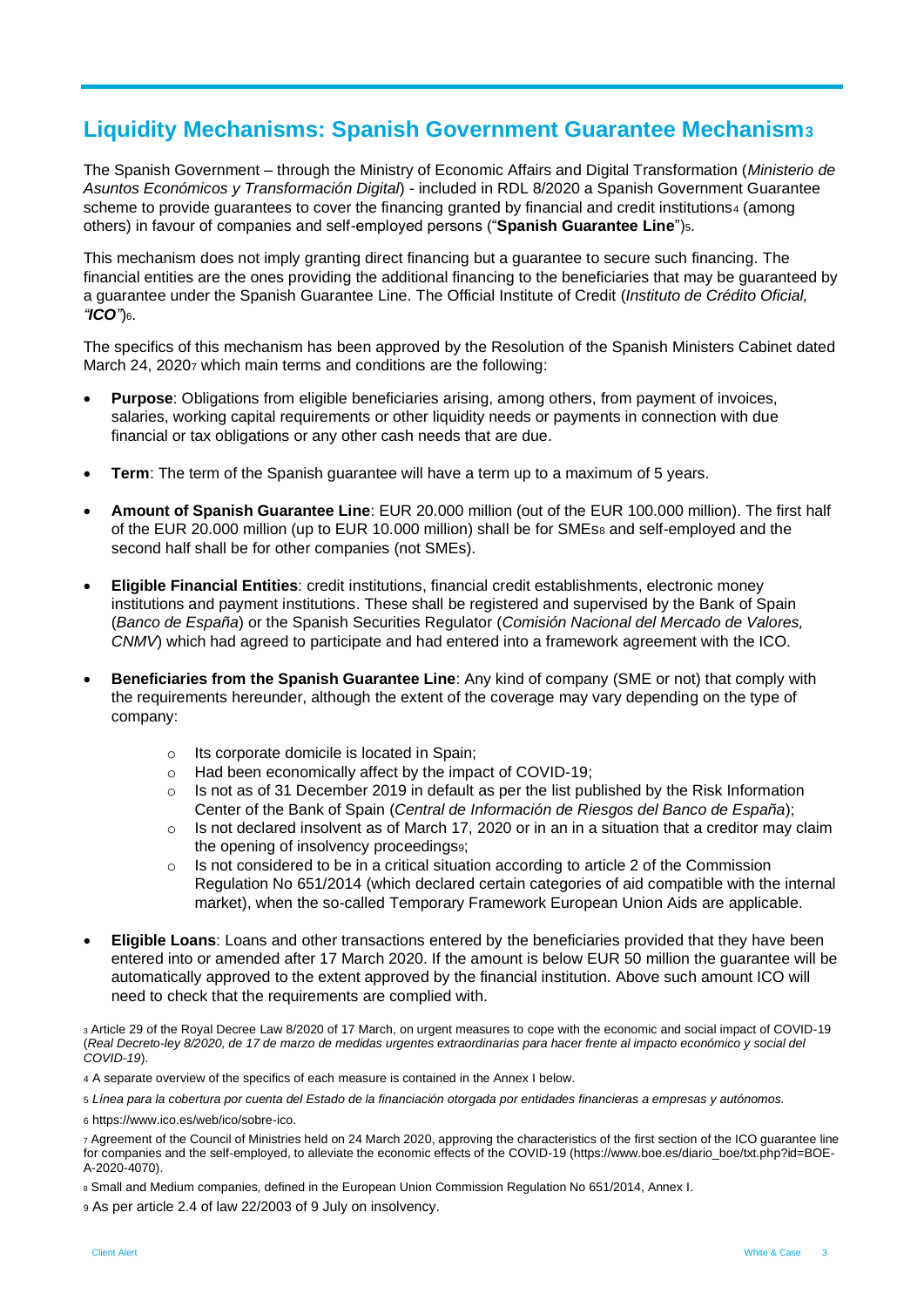- **Limits**: There are various limitations depending on the creditor and other circumstances which take into account the loan as well as the capacity of repayment of the creditor (wage bill, total turnover, *etc.*). There are also limitations as to the amount of guarantee which cannot exceed 80% of the new loans and renewals in the case of self-employees and SMEs and 70% of new loans and 60% of renewals for the remainder.
- **Costs/fees**: Between 20 and 120 basis points depending on the creditor/beneficiary and the guaranteed amount.
- **Deadline for the application of the Spanish Guarantee**: 30 September 2020. Note that the deadline may be extended in compliance with EU State Aid rules.

## **Legislative changes to mitigate the consequences of the Covid-19 with respect to specific corporate and insolvency matters**

RDL 8/2020 includes a number of amendments to the current corporate and insolvency regulations to try to ease the challenges that the companies are facing to comply with its legal obligations as well as to facilitate the continuation of businesses that have or will become insolvent as a result of the COVID-19-pandemic or are experiencing economic difficulties. Changes introduced include *inter alia*:

- **Corporate Governance**: During state of emergency period, all types of companies, associations or foundations are allowed to hold sessions of their governing bodies by videoconference regardless whether their bylaws provide for that mechanism or not.
- **Annual Accounts**: The period of three months from the end of the fiscal year to draw up the annual accounts is suspended resuming after the end of the Emergency State.
- **Dissolution**: Although before or during the State of Emergency, a company is in a legal or statutory cause of dissolution, the term to call the meeting that must resolve on said dissolution by the corporate bodies is suspended until the end of the State of Emergency. Should the legal or statutory cause of dissolution had occurred during the State of Emergency, the directors shall not be liable for the debts during that period.
- **Suspension of Insolvency Filing Obligations**: Spanish Insolvency Law 22/2003, of 9 July requires directors to file for insolvency without undue delay. According to article 43 of RDL 8/2020, companies or individuals facing financial difficulties due to the current situation and that are in insolvency during the State of Emergency will not have the obligation to file for "*pre-insolvency*" (the (mechanism referred to in article 5bis of the Spanish Insolvency Law), nor the directors of a company which is under an insolvency situation will have the obligation to request the insolvency declaration. The new regulation postpones the obligation to file for insolvency for two months after the end of the State of Emergency.
- **Delay of Creditor Filings:** During this period companies will also be protected from any petitions for the opening of mandatory insolvency proceedings filed by any of its creditors.
- **Priority in Insolvency Filings**: In case a company files for voluntary insolvency, although this filing has been made following a creditor's filing, the voluntary insolvency filing made by the debtor will be admitted with preference from the creditor's filing for insolvency.

### **Conclusions**

The Spanish Government have put in place a number of financial and social measures to support Spanish companies.

We encourage our clients to consider the opportunities presented by this set of measures carefully, consulting with us as appropriate.

Separately, Spanish companies which meet the relevant credit rating requirements may also benefit from liquidity assistance via the European Central Bank ("**ECB**") Pandemic Emergency Purchase Programme ("**PEPP**"), pursuant to which the ECB may purchase bonds and commercial paper issued by European private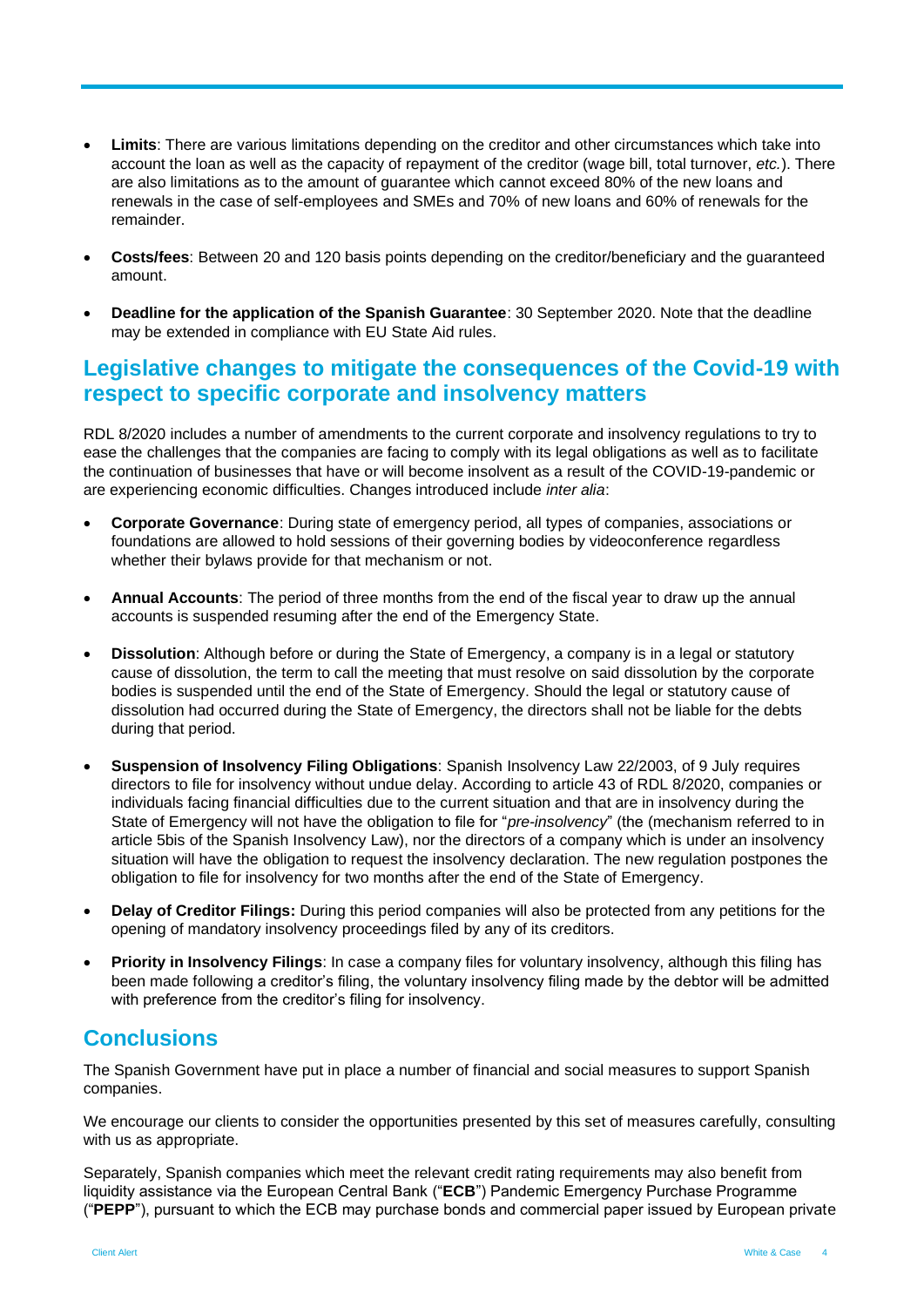and public sector entities. See our client alert [https://www.whitecase.com/publications/alert/european-central](https://www.whitecase.com/publications/alert/european-central-bank-launches-emergency-bond-buying-programme-response)[bank-launches-emergency-bond-buying-programme-response](https://www.whitecase.com/publications/alert/european-central-bank-launches-emergency-bond-buying-programme-response) for further details.

In addition, White & Case has carried out an analysis of global governmental responses to the COVID-19 crisis. These vary considerably from country to country and are being updated and amended regularly.

We have prepared an in-depth and nuanced analysis for various major jurisdictions and pulled together a [global response team.](https://www.whitecase.com/coronavirus-hub#global-contacts)

We encourage our clients to verify with us, as appropriate, if and to what extent their group companies are entitled to receive Government support in these jurisdictions.

For useful information on COVID-19, please consult the [Coronavirus section of www.whitecase.com.](https://www.whitecase.com/coronavirus-hub)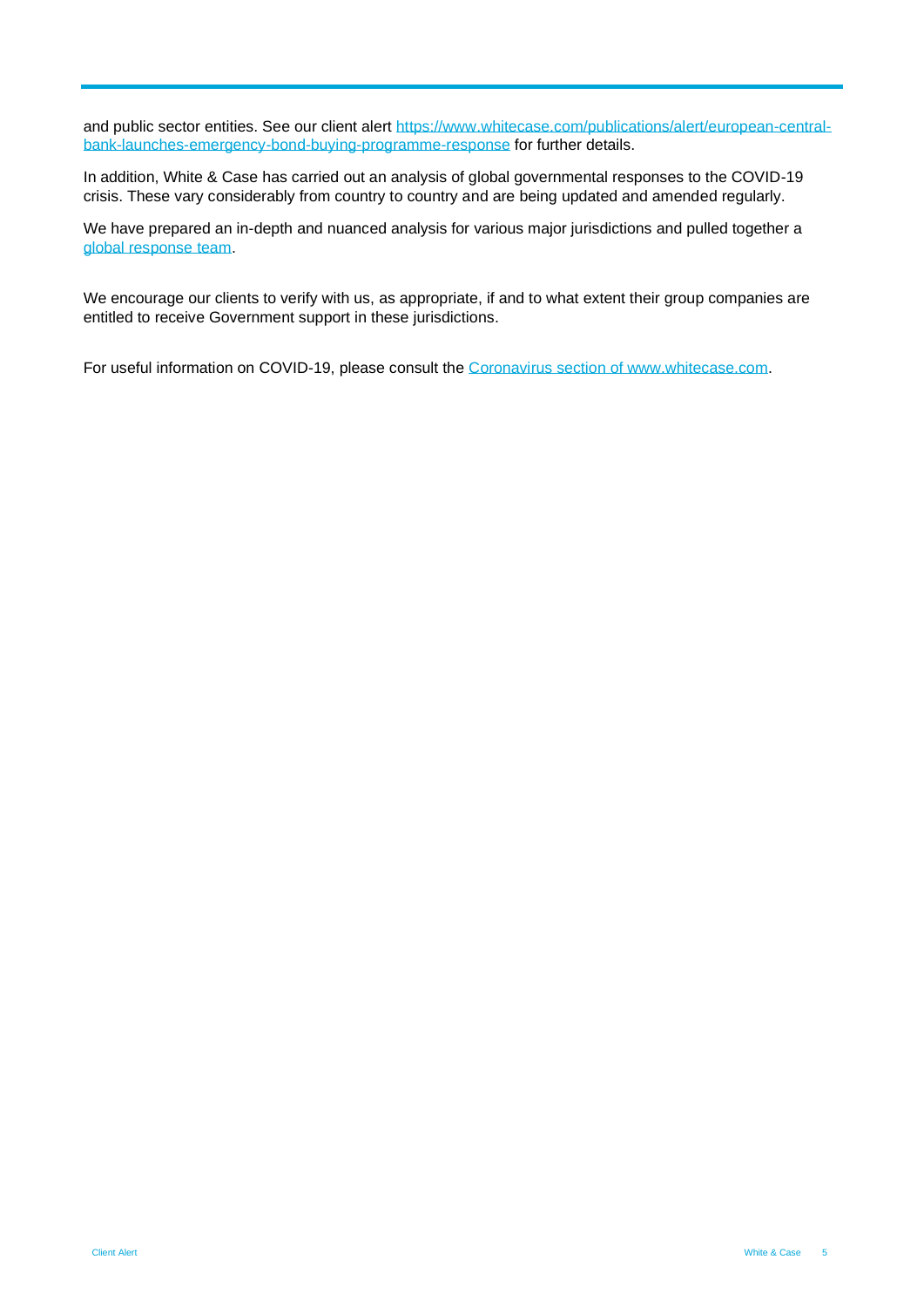## **Annex I**

The Extraordinary Insurance Coverage program and the Spanish Guarantee Mechanism include urgent measures to support the liquidity of companies and ensure business continuity. The applicable measures are described and compared below.

| <b>Applicable</b><br><b>Measures</b> | Large corporates                                                                                                                                                                                                                                                                                                                                  | <b>SMEs</b>                                                                                                                                                                                                             |
|--------------------------------------|---------------------------------------------------------------------------------------------------------------------------------------------------------------------------------------------------------------------------------------------------------------------------------------------------------------------------------------------------|-------------------------------------------------------------------------------------------------------------------------------------------------------------------------------------------------------------------------|
| Extraordinary<br>Insurance           | Type of guarantee: insurance coverage credit<br>line of up to 20,000 million euros.                                                                                                                                                                                                                                                               | Type of guarantee: same.                                                                                                                                                                                                |
| Coverage                             | Beneficiary: non-listed large entities, which are<br>not in an insolvency or pre-insolvency situation,<br>nor at risk of default with public sector<br>companies or the administration, which are:                                                                                                                                                | Beneficiary: Spanish companies considered<br>as Small and Medium-sized Companies<br>according to the definition in Annex I of<br>Commission Regulation EU 651/2014, which<br>are not in an insolvency or pre-insolvency |
|                                      | Internationalized companies or companies<br>1.<br>in the process of internationalization,<br>meeting at least one of the following<br>requirements:                                                                                                                                                                                               | situation, nor at risk of default with public<br>sector companies or the administration.                                                                                                                                |
|                                      | A third (33%) of its turnover as per the<br>$\bullet$<br>last set of financials comes from<br>international activities; or                                                                                                                                                                                                                        |                                                                                                                                                                                                                         |
|                                      | Export companies that had carried out<br>$\bullet$<br>export activities for the last 4 years<br>and comply with the requirements set<br>out in this regard by the Secretary of<br>State for Commerce (Secretario de<br>Estado de Comercio)).                                                                                                      |                                                                                                                                                                                                                         |
|                                      | Companies that face liquidity problems or<br>2.<br>do not have access to financing, due to the<br>impact of the COVID-19 crisis.                                                                                                                                                                                                                  |                                                                                                                                                                                                                         |
|                                      | Purpose of the guarantee: coverage available<br>for working capital facilities that such require.<br>This should cover new needs (as a result of the<br>situation) and no situations preceding the crisis.                                                                                                                                        | Purpose of the guarantee: same.                                                                                                                                                                                         |
|                                      | Maximum guaranteed amount:10 The maximum<br>guaranteed amount shall be 80% of the credit.<br>Coverage requests for which financial<br>institutions request coverage percentages of<br>less than 70% will be subject to express<br>treatment, especially in those cases in which<br>the insured amount is equal to or less than<br>EUR 10 million. | Maximum guaranteed amount: same.                                                                                                                                                                                        |
|                                      | Coverage shall only extend to the principal<br>amount and shall exclude interest and any<br>other amounts.                                                                                                                                                                                                                                        |                                                                                                                                                                                                                         |
|                                      | The coverage provided shall not exceed the<br>limits provide for in the EU regulation regarding<br>State aids.                                                                                                                                                                                                                                    |                                                                                                                                                                                                                         |

<sup>10</sup> [https://www.cesce.es/sites/all/themes/cesce/Docs/DOCUMENTO%20EXPLICATIVO%20LINEA%20COVID%2019.pdf;](https://www.cesce.es/sites/all/themes/cesce/Docs/DOCUMENTO%20EXPLICATIVO%20LINEA%20COVID%2019.pdf) [https://eur-lex.europa.eu/legal-content/EN/TXT/HTML/?uri=CELEX:52020XC0320\(03\)&from=ES](https://eur-lex.europa.eu/legal-content/EN/TXT/HTML/?uri=CELEX:52020XC0320(03)&from=ES)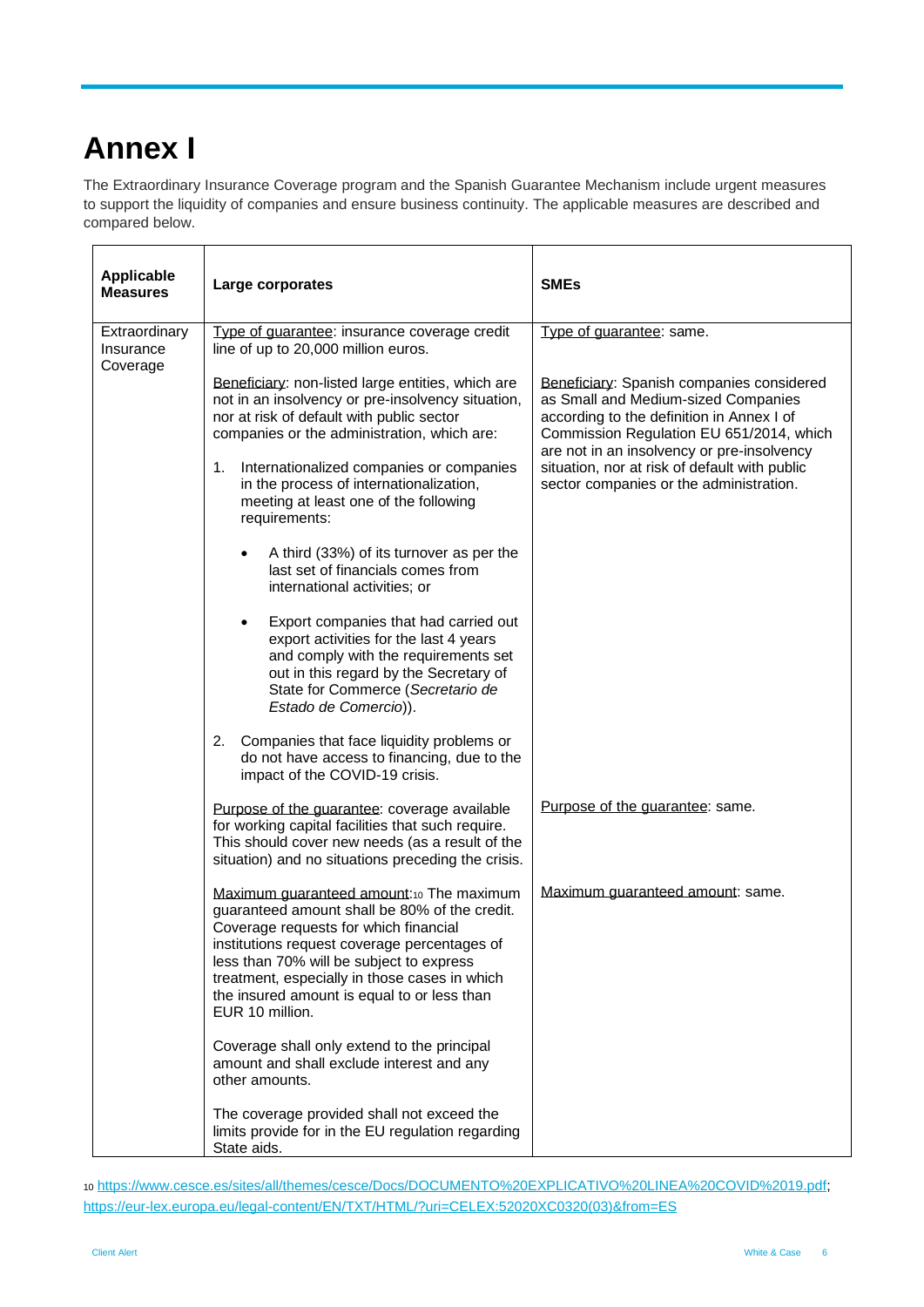| Maximum amount of loans per customer for<br>credits due after 12/31/2020:                                                                                                                                                                                                                                                                                 |                         |
|-----------------------------------------------------------------------------------------------------------------------------------------------------------------------------------------------------------------------------------------------------------------------------------------------------------------------------------------------------------|-------------------------|
| The principal may not exceed twice the<br>a)<br>debtor's annual personnel cost expense in<br>2019, or the latest year available. For<br>companies created after 1/1/2019, the<br>credit must not exceed the estimated<br>salary cost for the first two business years;<br>or                                                                              |                         |
| 25% of the debtor's total income in 2019;<br>b)<br>or                                                                                                                                                                                                                                                                                                     |                         |
| With the appropriate justification (based on<br>C)<br>debtor's statements) on their liquidity<br>needs, the amount of the credit can be<br>increased to cover the needs of the next 12<br>months.                                                                                                                                                         |                         |
| Maximum amount of loans per customer for<br>credits due before 12/31/2020:                                                                                                                                                                                                                                                                                |                         |
| The principal amount of the credit may<br>a)<br>exceed the amount collected previously,<br>provided that the aid is properly justified<br>and the proportionality is maintained.                                                                                                                                                                          |                         |
| Term: the line will be available for a period of 6<br>months after the declaration of the State of<br>Emergency. The term of the loans shall be up<br>to a maximum of 5 years since the granting of<br>the Extraordinary Insurance coverage                                                                                                               | Term: same.             |
| Cost of coverage: depending on the size of the<br>debtor and the duration of the coverage, the<br>premiums established for these grants will be<br>applied as per the Communication from the<br>European Commission: Temporary Framework<br>regarding aid measures aimed at supporting<br>the economy in the context of the current<br>COVID-19 outbreak. | Cost of coverage: same. |
| These premiums will be adapted to reflect the<br>percentage of coverage applied, and will be<br>applied to the sum insured. The premium will<br>be the only cost of the coverage.                                                                                                                                                                         |                         |
| Process: Companies interested in requesting<br>the Insurance Coverage line must contact the<br>financial institution. Such institution shall be<br>adhered to the program.                                                                                                                                                                                | Process: same.          |
| CESCE will assess the coverage requests. In<br>case of approval, CESCE will issue a coverage<br>Policy in favor of the requesting financial entity.<br>The financing entities will be responsible for the<br>correct implementation of the credit and, where<br>appropriate, its guarantees.                                                              |                         |
| Note that limits established to receive these<br>aids, shall be taken into account in aggregate<br>together with all the extraordinary aids received                                                                                                                                                                                                      |                         |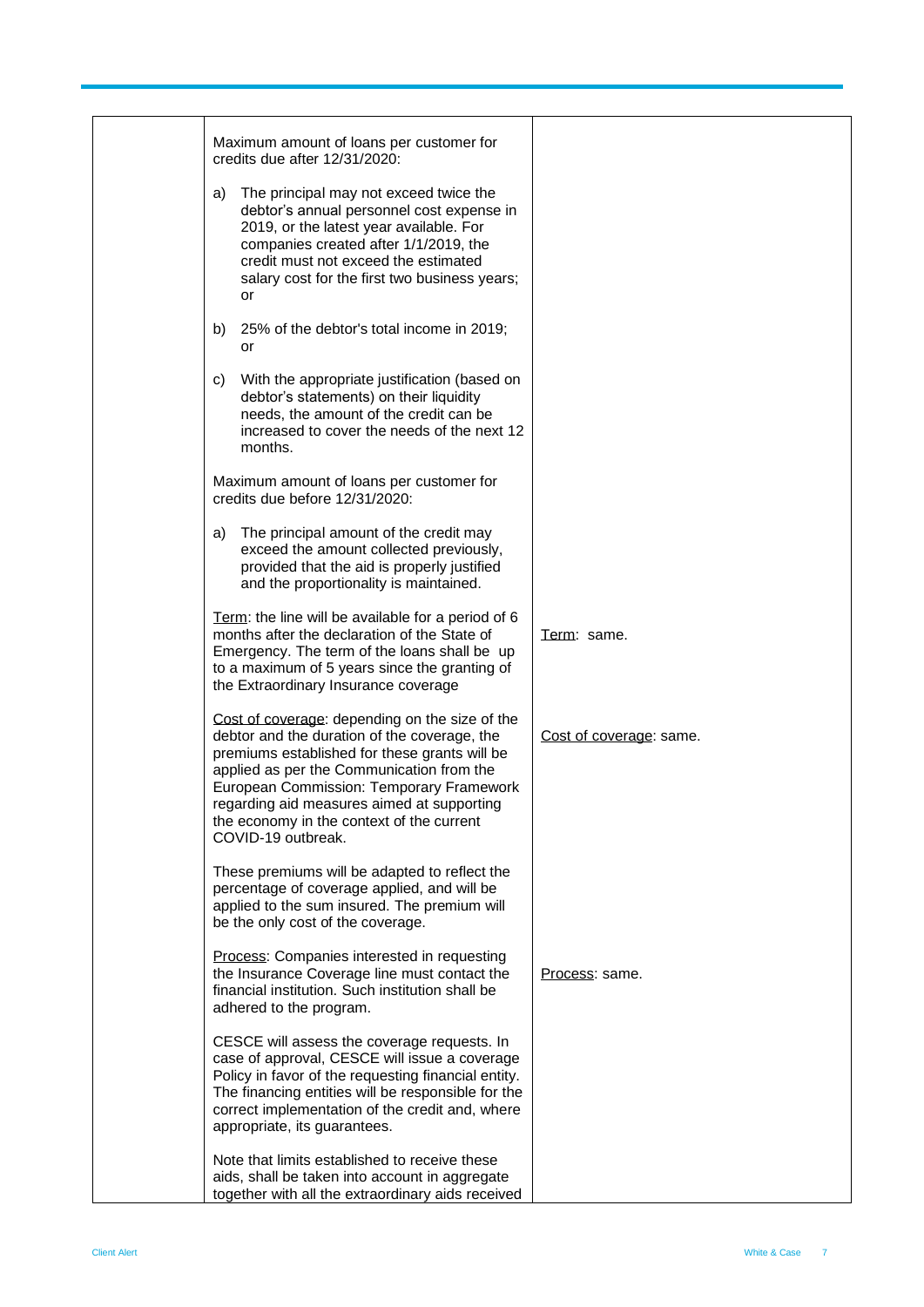|                                    | from the Spanish Government in relation to the<br>COVID-19 crisis, and specifically, those<br>granted by the ICO, so that if a company<br>requests several of these aids, all the amounts<br>or benefits received must be added to calculate<br>the maximum limit.                                                                                                                                                                                                                                                                                                                                                                                                                                                                                                                                                                                                                 |                                                                                               |
|------------------------------------|------------------------------------------------------------------------------------------------------------------------------------------------------------------------------------------------------------------------------------------------------------------------------------------------------------------------------------------------------------------------------------------------------------------------------------------------------------------------------------------------------------------------------------------------------------------------------------------------------------------------------------------------------------------------------------------------------------------------------------------------------------------------------------------------------------------------------------------------------------------------------------|-----------------------------------------------------------------------------------------------|
| Spanish<br>Government<br>Guarantee | Type of guarantee: pari passu guarantees, in<br>which the State shares the risk with the<br>financial institutions, therefore losses are<br>allocated proportionally and on identical terms<br>to the financial institutions and the State.                                                                                                                                                                                                                                                                                                                                                                                                                                                                                                                                                                                                                                        | Type of guarantee: same.                                                                      |
|                                    | Beneficiary: any kind of company that complies<br>with the following requirements:                                                                                                                                                                                                                                                                                                                                                                                                                                                                                                                                                                                                                                                                                                                                                                                                 | Beneficiary: same.                                                                            |
|                                    | Its corporate domicile is in Spain;<br>$\qquad \qquad \blacksquare$<br>Has been economically affected by the<br>$\qquad \qquad \blacksquare$<br>impact of Covid-19;<br>Is not as of 31 December 2019 in default<br>as per the list published by the Risk<br>Information Center of the Bank of Spain<br>(Central de Información de Riesgos del<br>Banco de España);<br>Is not declared insolvent as of March 17,<br>$\overline{\phantom{0}}$<br>2020 or in an in a situation that a creditor<br>may claim the opening of insolvency<br>proceedings;<br>Is not considered to be in a critical situation<br>$\qquad \qquad \blacksquare$<br>according to article 2 of the Commission<br>Regulation No 651/2014 (which declared<br>certain categories of aid compatible with<br>the internal market), when the so-called<br>Temporary Framework European Union<br>Aids are applicable. |                                                                                               |
|                                    | Purpose of the guarantee: to cover any form of<br>financing granted by financial institutions,<br>financial credit establishments, electronic<br>money institutions and payment institutions for<br>businesses and the self-employed, which were<br>granted by financial institutions to the<br>companies so they can meet financing needs<br>or any obligation arising from, the payment of<br>invoices, salaries, working capital requirements<br>and any other liquidity needs or payments<br>regarding due financial or tax obligations or any<br>other cash needs that are due.                                                                                                                                                                                                                                                                                               | Purpose of the guarantee: same.                                                               |
|                                    | Other Conditions:                                                                                                                                                                                                                                                                                                                                                                                                                                                                                                                                                                                                                                                                                                                                                                                                                                                                  |                                                                                               |
|                                    | Term: The term of the Spanish guarantee<br>$\overline{\phantom{a}}$<br>will have the same term as the underlying<br>credit and in any event a maximum of 5<br>years.                                                                                                                                                                                                                                                                                                                                                                                                                                                                                                                                                                                                                                                                                                               | Other Conditions:<br>Term: same.                                                              |
|                                    | Amount of Spanish Guarantee Line: The<br>$\overline{\phantom{a}}$<br>second half of the EUR 20.000 million shall<br>be for companies that are not considered<br>SMEs.                                                                                                                                                                                                                                                                                                                                                                                                                                                                                                                                                                                                                                                                                                              | Amount of Spanish Guarantee Line:                                                             |
|                                    | Eligible Financial Entities: credit<br>$\overline{\phantom{a}}$<br>institutions, financial credit establishments,<br>electronic money institutions and payment                                                                                                                                                                                                                                                                                                                                                                                                                                                                                                                                                                                                                                                                                                                     | The first half of the EUR 20.000<br>million shall be for SMEs and self-<br>employed citizens. |